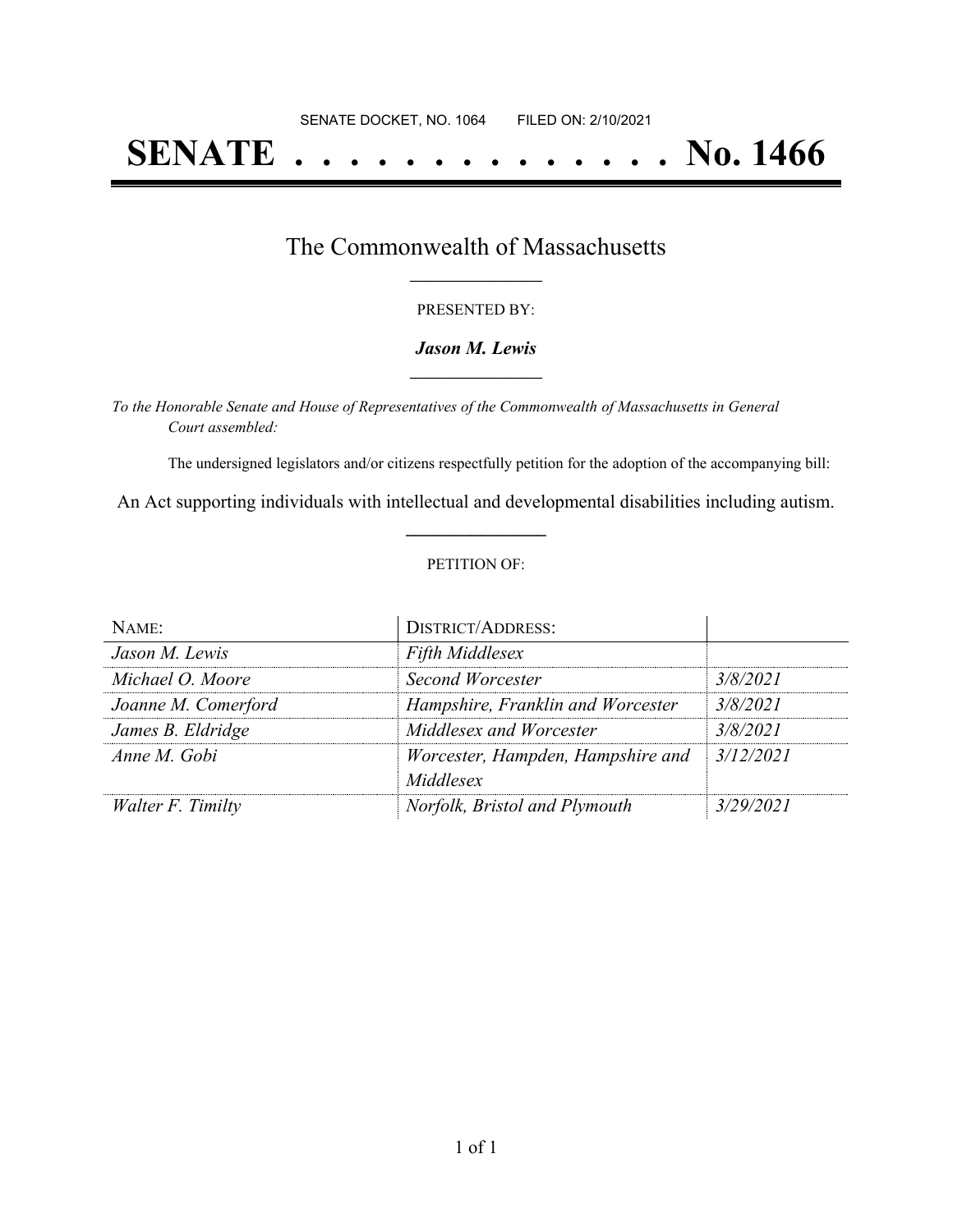## SENATE DOCKET, NO. 1064 FILED ON: 2/10/2021

## **SENATE . . . . . . . . . . . . . . No. 1466**

By Mr. Lewis, a petition (accompanied by bill, Senate, No. 1466) of Jason M. Lewis, Michael O. Moore, Joanne M. Comerford, James B. Eldridge and other members of the Senate for legislation to establish a voluntary training program in best practices for the care of individuals with intellectual and developmental disabilities. Public Health.

### [SIMILAR MATTER FILED IN PREVIOUS SESSION SEE SENATE, NO. *1288* OF 2019-2020.]

## The Commonwealth of Massachusetts

**In the One Hundred and Ninety-Second General Court (2021-2022) \_\_\_\_\_\_\_\_\_\_\_\_\_\_\_**

**\_\_\_\_\_\_\_\_\_\_\_\_\_\_\_**

An Act supporting individuals with intellectual and developmental disabilities including autism.

Be it enacted by the Senate and House of Representatives in General Court assembled, and by the authority *of the same, as follows:*

1 SECTION 1. Chapter 17 of the General Laws, as appearing in the 2018 Official Edition,

2 is hereby amended by adding the following section:-

3 Section 21. Operation House Call Voluntary training and accreditation program to be

4 used in medical schools, nursing schools, and other postsecondary education

- 5 (a) As used in this section, the following words shall have the following meanings, unless 6 the context clearly requires otherwise:
- 7 "certified training program" a voluntary training and accreditation program, accredited by 8 the department pursuant to this section, for medical professionals focusing on instruction of best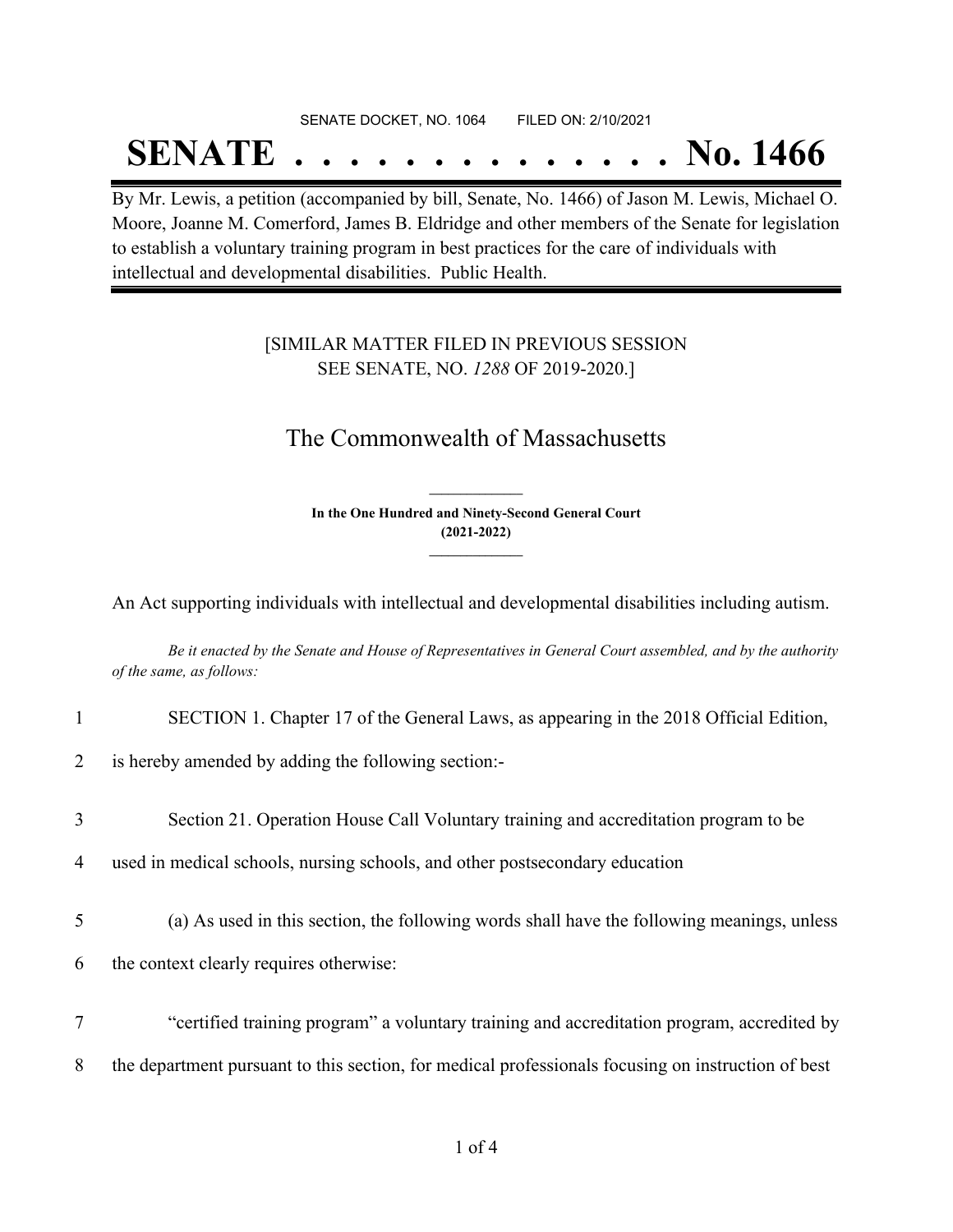| 9  | practices for the treatment and care of patients with intellectual and developmental disabilities,  |
|----|-----------------------------------------------------------------------------------------------------|
| 10 | including autism spectrum disorders                                                                 |
| 11 | "department" the department of public health                                                        |
| 12 | "director" the director of the department of family health and nutrition, within the                |
| 13 | department of public health                                                                         |
| 14 | "Operation House Call" an existing program, developed by The Arc of Massachusetts,                  |
| 15 | that shall serve as the baseline training model                                                     |
| 16 | "school" any institution of higher education providing a course of study for students in            |
| 17 | medicine or related fields                                                                          |
| 18 | (b) In conjunction with the department of developmental services, and the Arc of                    |
| 19 | Massachusetts, the department shall establish and provide for the administration of a voluntary     |
| 20 | certified training program for:                                                                     |
| 21 | (i) medical schools seeking certification under subsection (d)                                      |
| 22 | (ii) nursing schools seeking certification under subsection (d)                                     |
| 23 | (iii) dental schools seeking certification under subsection (d)                                     |
| 24 | (iv) other institutions of higher education with a course of study for medical practitioners,       |
| 25 | including but not limited to physicians assistants, dieticians, nutritionists, physical therapists, |
| 26 | dental hygienists, allied mental health and human service professionals seeking certification       |
| 27 | under subsection (d)                                                                                |
| 28 | (c) The certified program established pursuant to this section shall:                               |

of 4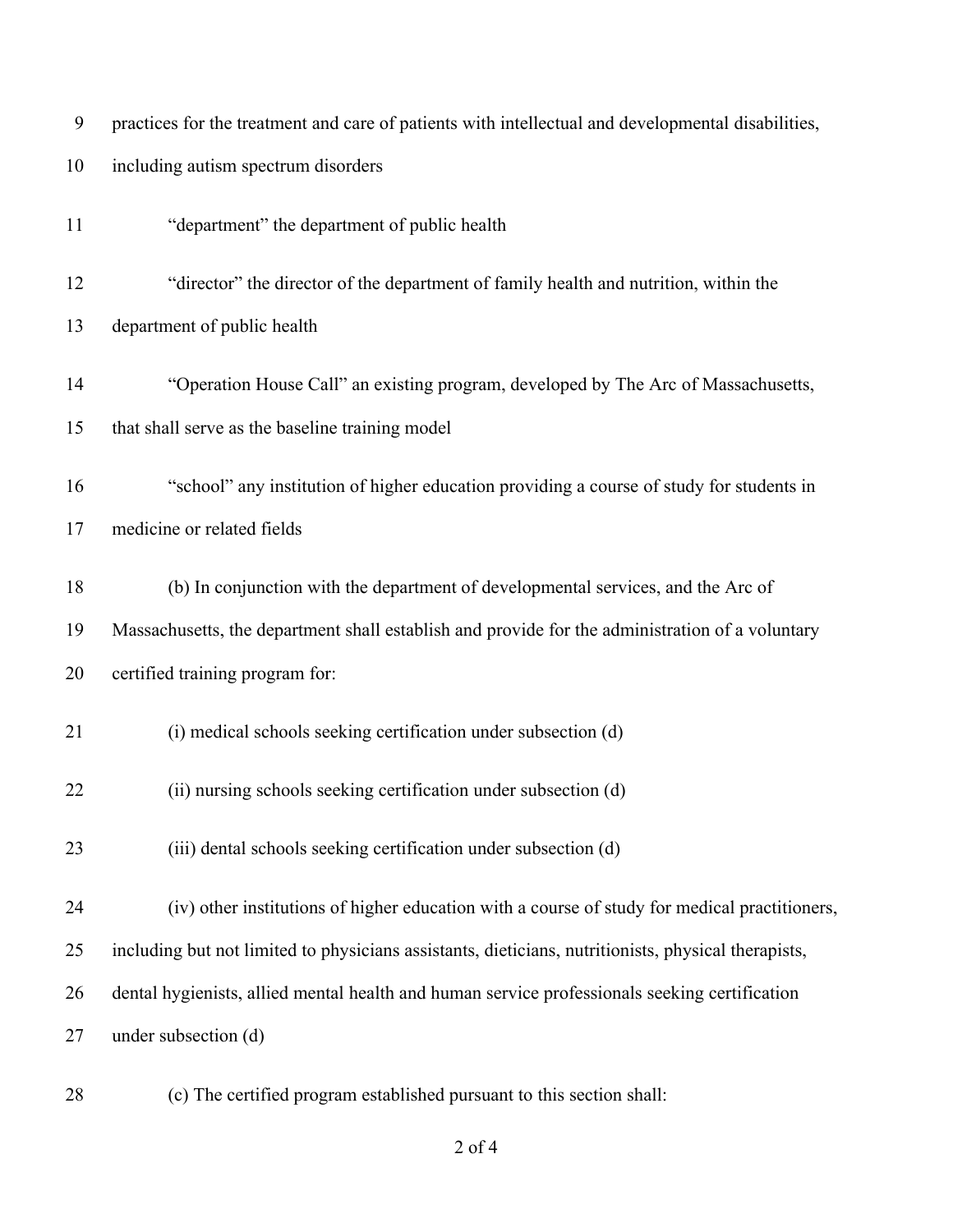(i) be structured based upon Operation House Call (ii) be offered to participating students on a voluntary basis that is separate from their required course of study (iii) maintain recognized standards and practices that: (A) uphold industry standards for instructing healthcare professionals on best practices for the treatment and care for patients with intellectual and developmental disabilities, including but not limited to autism spectrum disorders; (B) include didactic classroom instruction, experiential learning, and online learning, totaling not less than 6 hours. (C) address the health care needs of patients with intersecting marginalized identities, including those belonging to minority race or ethnic groups, through training content and recruitment of diverse program participants. (d) The department shall certify that a school offers a certified training program, as described in subsection (c), upon receipt and review that: (i) the school has successfully delivered the certified training program to a sufficient number of participating students as mutually agreed upon by the institution and the provider of the training; and (ii) that the program meets the minimum standards and practices, as provided in subsection (c)

of 4